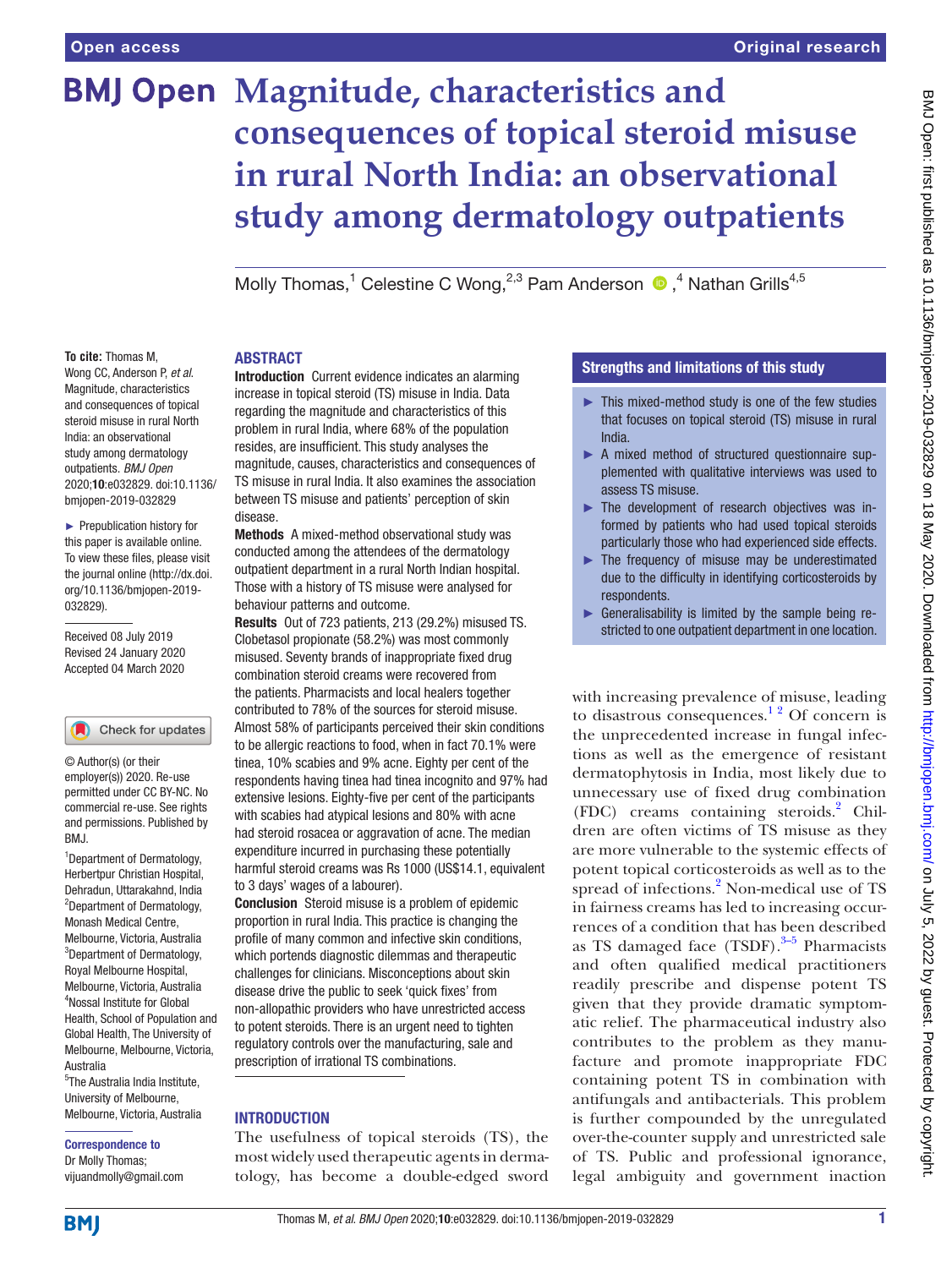create a serious problem whereby FDC creams are used as a panacea for all skin problems.<sup>[6](#page-6-3)</sup> In India, the unprecedented increase in sales of these 'steroid cocktails' by an alarming 26% in 2014–2015 is a reflection of the public appeal of these dangerous combinations.<sup>57</sup> This is especially unfortunate, given these medications are not only ineffective in curing but also cause more harm than good. In addition, this unnecessary expenditure can cause an economic drain impoverishing many who have scarce or no financial reserve. Though efforts are being made to draw attention to the multiple factors behind this problem in India,[4 5 7 8](#page-6-5) it remains largely under researched in rural areas. Earlier studies were conducted in the urban setting of tertiary care hospitals with emphasis on TS usage on face.[7–12](#page-6-6) However, no data are available to understand the impact of this epidemic in the rural areas where 68.84% of the Indian population dwells.<sup>[13](#page-7-0)</sup>

This study analyses the magnitude, causes, characteristics, consequences and economic impact of TS misuse in a rural hospital in North India. We also seek to better understand the relation between TS misuse and patients' perception of skin disease.

#### Materials and methods

A mixed-method observational study of patients was conducted over a period of 3 months (March 2016 to May 2016) among all new patients attending the dermatology outpatient department of a secondary-level hospital, located in a rural part of Uttarakhand, North India.

Our data at Herbertpur Christian Hospital show an estimated figure of 16% for steroid abuse in ringworm (tinea) infections. Using this as an estimated prevalence of TS misuse and a margin of error of 5% and a 95%CI, the sample size required was approximately 160.

We undertook the study over a long enough time period (a quarter) in order to account for week-on-week variation and to smooth out any effects of unique events such as festivals, strikes and elections. Male and female patients of all ages who fulfilled the following criteria were recruited:

1. Having a skin condition for which TS is contraindicated, that is, acne, bacterial, viral, fungal or parasitic cutaneous infections such as tinea, furuncle, scabies, etc.

2. History of TS usage for that condition.

TS include either single-ingredient steroid products or a combination of TS molecule with antibiotics or antifungals. The patients were recruited following a clinical examination by the consultant dermatologist, after obtaining an informed written consent. Parents were interviewed for the purpose of gathering data regarding their children. Using a mixed method of structured questionnaire supplemented with qualitative interviews, patients were assessed for the misuse of TS. Taking this information into account, a trained clinician–researcher then made a decision as to what constituted misuse based on inappropriate indication, prolonged duration, unnecessary use of potent steroids, expense incurred and side

effects. All patients with tinea were subjected to direct microscopy and those who were tested negative were added only after positive response to antifungal therapy. The patients were also counselled regarding dangers of TS misuse and appropriate treatment was given for side effects, when present.

To minimise bias in reporting steroid use, we required patients to provide the actual tubes where available. Survey answers were also verified by a combination of clinical examination, interview and structured questionnaire.

#### Patient and public involvement

The results of the study informed the production of a video and patient information handout to the communities from which the patients came. While patients were not involved in the recruitment and the conduct of the present study, the development of research objectives was informed by patients using TS, particularly those who had experienced side effects. The study was piloted to get feedback from patients on the formation of the questions.

#### Data analysis

Data analysis was done using Stata V.14 (StataCorp, College Station, Texas, USA. Major variables of interest were dermatological conditions for which steroids were misused, types and quantities of steroids used, sources of prescriptions, adverse effects of misusing steroids, expenditure incurred and patients' perception of the disease. All the original variables were categorical, except the number of tubes, duration of TS misuse and expenditure on TS, which were converted from numeric to categorical data for analysis. Data were presented as percentage with the exceptions of age and expenditure which were expressed in median (Q1–Q3). For multiple-response questions (side effects, types and sources of TS), we used MRTAB (Ben Jann and Hilde Schaeper,  $2004$ )<sup>[14](#page-7-1)</sup> to generate simple frequencies. To test the associations between major demographic variables and profile of misuse, we performed  $\chi^2$  test with the level of significance set at 0.05.

#### **RESULTS**

#### **Demographics**

Of the 723 new patients seen in the dermatology out patient department (OPD), 213 (29.5%, 95%CI 26 to 32.6) had a history of TS misuse and were eligible for the study [\(figure](#page-2-0) 1). Two did not give written consent to be involved leaving 211 patients. Nearly 60% were men and the median age was 30 years. Fifty-five per cent of the cases were in the 15–34 years age group. Those having only primary education seemed to be most affected by TS misuse [\(table](#page-2-1) 1).

#### Profile of steroid misuse

#### Dermatological conditions mismanaged with steroids

The most common condition for which steroids were misused was tinea (70.1%), followed by scabies (10%) and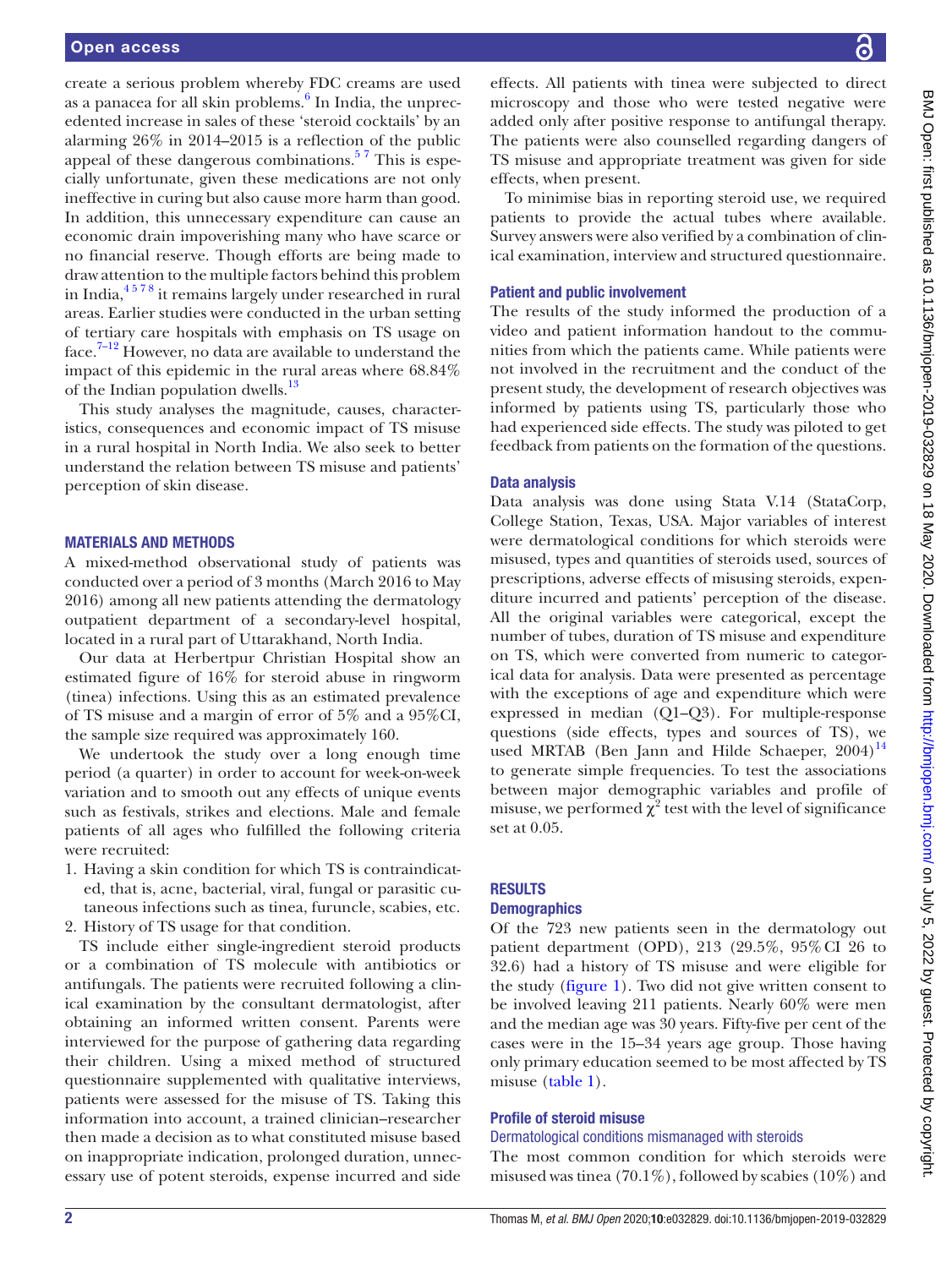

<span id="page-2-0"></span>Figure 1 Patient recruitment flow chart.

acne (9%). A small number had two concomitant diseases such as tinea with scabies, tinea with acne or acne with scabies. Other conditions for which steroids were misused were vulval candidiasis, herpes genitalis, tinea versicolor, furuncle and melasma. In the case of melasma, for which mild potency steroids admixed with hydroquinone and retinoids are used, patient misuses consisted of inappropriate combinations of potent steroids with antifungal and antibacterial creams for extended periods.

# Types of steroid formulations used

Fixed-dose combinations containing either a triple or quadruple combination of antifungal, antibacterial and steroid were the commonly used creams. Quadruple combinations are steroid creams which contain four ingredients, that is, two antibiotics 'ofloxacin and ornidazole' or others with four different ingredients. Such

<span id="page-2-1"></span>

| Demographic details of patients who had a history<br>Table 1<br>of topical steroid misuse |                         |            |  |  |
|-------------------------------------------------------------------------------------------|-------------------------|------------|--|--|
|                                                                                           | <b>Observations (n)</b> | Percentage |  |  |
| Age (years) Up to 14                                                                      | 11                      | 5.2        |  |  |
| $15 - 24$                                                                                 | 56                      | 26.5       |  |  |
| $25 - 34$                                                                                 | 61                      | 28.9       |  |  |
| $35 - 44$                                                                                 | 44                      | 20.9       |  |  |
| 45 and above                                                                              | 39                      | 18.5       |  |  |
| Gender                                                                                    |                         |            |  |  |
| Male                                                                                      | 124                     | 58.8       |  |  |
| Female                                                                                    | 87                      | 41.2       |  |  |
| Education                                                                                 |                         |            |  |  |
| Illiterate                                                                                | 37                      | 17.5       |  |  |
| Primary                                                                                   | 66                      | 31.3       |  |  |
| High school*                                                                              | 50                      | 23.7       |  |  |
| College                                                                                   | 10                      | 4.7        |  |  |
| Graduate                                                                                  | 48                      | 22.8       |  |  |

\*Included one imputed value based on father's highest level of education, n=211.

<span id="page-2-2"></span>

| <b>Table 2</b> Types of topical steroid misused |                  |            |  |  |  |
|-------------------------------------------------|------------------|------------|--|--|--|
| <b>Steroid molecule</b>                         | Observations (n) | Percentage |  |  |  |
| Clobetasol propionate                           | 167              | 58.2       |  |  |  |
| Beclomethasone/<br>betamethasone                | 91               | 31.7       |  |  |  |
| Fluocinolone                                    | 17               | 5.9        |  |  |  |
| Mometasone                                      | 11               | 3.8        |  |  |  |
| Clobetasone                                     |                  | በ 4        |  |  |  |

Multiple responses were allowed in this question. Percentages were based on total number of responses. Total number of responses=287. Total number of cases=211.

combinations have no clinical justification. Although most of the participants (66%) used only one class of TS, 32% used two classes and 3% used three classes. The most misused TS ([table](#page-2-2) 2) was clobetasol propionate (58.2% of 287 responses). About 70 different creams [\(table](#page-3-0) 3), produced by a myriad of pharmaceutical companies, were recovered from the patients during the study. As shown in [table](#page-4-0) 4, the 10 most misused combinations of creams have very similar compositions although packaged under different names and appearances. Patients often think they are prescribed a new cream at every visit while in fact they are using one with the same molecule, most often clobetasol propionate (class I potency), thereby perpetuating the side effects.

Twenty-five per cent of the respondents reported concomitant use of either oral steroids (OS) or injectable steroids or both along with TS. Of this, 39.6% had concomitant use of OS, 37.7% used both oral and injectable steroids and 22.7% used injectables along with TS. These patients reported that the OS were easily procured over the counter. Use of injectable steroid was found to be associated with the highest level of education (p=0.04) and was obtained from local healers.

## Sources of steroid procurement or prescription and steroid usage patterns

More than half of the respondents (65.9%) indicated one single source for procurement of TS, most often being pharmacists (56.8%). Patients reported that pharmacists freely dispensed TS for any complaints of itching which provided a quick remedy and helped them avoid cumbersome procedures required in a hospital. There was statistically significant gender difference  $(\chi^2=7.1;$ p=0.008) in relation to steroid procurement from nonallopathic providers, suggesting that women were less likely to approach medical practitioners for treating their skin infections.

# Extent of use and cost of usage

There was a wide range in the number of tubes (mostly 15g, a few are 20g and some 25g) used by the respondents. Twenty-one per cent (44) used one tube while about 3% (7) used more than 100 tubes. The majority (63%) used TS combinations for less than 6 months.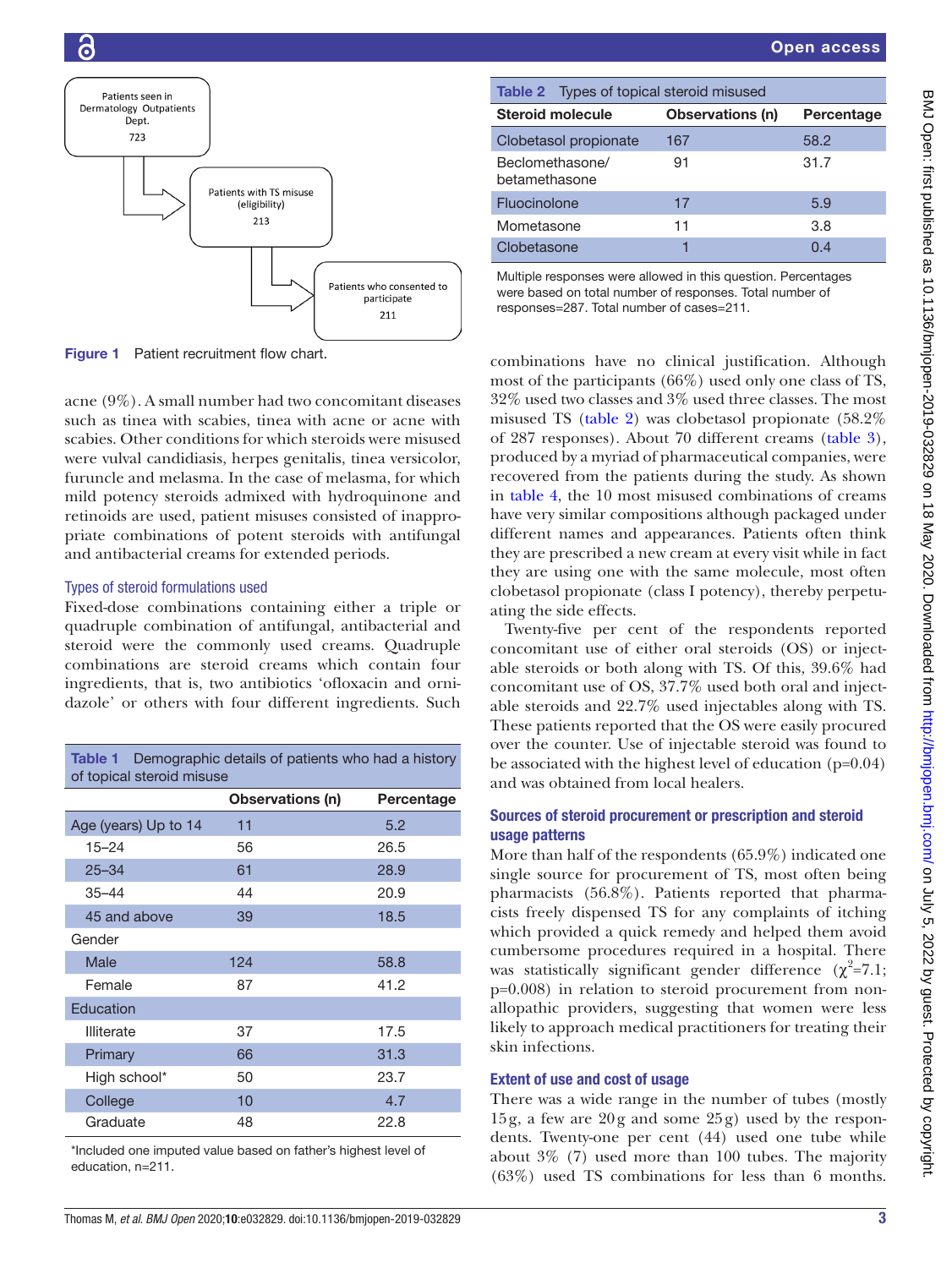| recovered from patients during the study                                                                                                                                                                                                                                         |                               |                                          |                                     |
|----------------------------------------------------------------------------------------------------------------------------------------------------------------------------------------------------------------------------------------------------------------------------------|-------------------------------|------------------------------------------|-------------------------------------|
| Brand name                                                                                                                                                                                                                                                                       | <b>Steroid</b>                | <b>Antibiotic</b>                        | Antifungal                          |
| Panderm+, Terderm+, Orniderm,<br>Nikderm+, Oltef-NF, Laboderm-oc,<br>Terbinaforce+, Terbicad, Fourderm,<br>DermikemOC, Pardum+, Castor-NF,<br>Totalderm+, Terogood, Orkid4, Sarvocin-<br>CT, Orkaderm, Soltex, Bifine-plus,<br>Dermek-TC, Turgoderm-oc, Tocoderm+,<br>Onflox-TC, | Clobetasol propionate         | Ofloxacin, ornidazole                    | <b>Terbinafine</b><br>hydrochloride |
| Dermacin-k5, Amitone-5, Clotebate-GM,<br>Clobezine-CM, Tecderm-KT, Dermiford,<br>Dermifrench-KT, Dermiford-K5                                                                                                                                                                    | Clobetasol propionate         | lodochlorhydroxyquinoline,<br>gentamicin | Ketoconazole,<br>tolnaftate         |
| Clostar-GM, Ring-out+, Clobriv-MG,<br>Clobeta GM, Adoderm-MN, Zincodem-<br>GM, Candid 3D, Iobate, Neo Clobenate-<br>GM, Clobenate-GM, Lucobet-GM,<br>Cosvate-GM                                                                                                                  | Clobetasol, propionate        | Neomycin sulphate                        | Clotrimazole                        |
| Medisalic, Clorap-s, Lozivate-MF, Lozivate Clobetasol                                                                                                                                                                                                                            | propionate and salicylic acid |                                          |                                     |
| Lobate GM                                                                                                                                                                                                                                                                        | Clobetasol<br>propionate      | Neomycin sulphate                        | Miconazole                          |
| Unikderm                                                                                                                                                                                                                                                                         | Clobetasol proprionate        | Gentamicin                               | Ketoconazole                        |
| <b>EVzole</b>                                                                                                                                                                                                                                                                    | Beclomethasone dipropionate   | Neomycin sulphate                        | Clotrimazole                        |
| Betnovate-C                                                                                                                                                                                                                                                                      | Betamethasone valerate        | Clioquinol                               | Chlorocresol                        |
| Betnovate-N,                                                                                                                                                                                                                                                                     | Betamethasone valerate        | Neomycin sulphate                        | Chlorocresol                        |
| Nuforce-GM, Betamil, Quadriderm RF,<br>Canditas-BG, Lupiderm-GM, Onabet-B,<br>Quadriderm, Surfaz-SN, Zenoderm, CBN,                                                                                                                                                              | Beclomethasone dipropionate   | Neomycin sulphate                        | Clotrimazole                        |
| Sertamide-B                                                                                                                                                                                                                                                                      | Beclomethasone dipropionate   |                                          | Sertaconazole                       |
| Candid -B                                                                                                                                                                                                                                                                        | Beclomethasone                |                                          | Clotrimazole                        |
| Cipro-CF, Ceflox-CF,                                                                                                                                                                                                                                                             | Fluocinolone acitonide        | Ciprofloxa-cin, neomycin<br>sulphate     | Clotrimazole                        |
| Zole-F                                                                                                                                                                                                                                                                           | Fluocinolone acitonide        |                                          | Miconazole                          |
| Flucort-H                                                                                                                                                                                                                                                                        | Fluocinolone acitonide        |                                          |                                     |
| Sure-KT                                                                                                                                                                                                                                                                          | Clobetasone                   | Gentamicin                               | Ketoconazole                        |
| Aluderm                                                                                                                                                                                                                                                                          | Clobetasol proprionate        | Ofloxacin                                | Ornidazole                          |

<span id="page-3-0"></span>Table 3 List of 70 different brand creams, many having the same composition of steroid, antibiotic and antifungal molecules,

Approximately 16% of the respondents used TS for over a year. The pattern of steroid usage was erratic, varying from using either one tube intermittently over a few months or most often in combination with oral and/or injectable steroids, or using more than 100 tubes continuously.

The total amount of money spent to date on TS ranged from US\$0.5 to more than US\$2500. The median expenditure was US\$20 (Q1:US\$4; Q3:US\$80), equivalent to 3 days' wages of a daily labourer. These FDC creams are available at lower cost than single-ingredient antifungal creams. The plain antifungal creams (available as 30g tubes) are three times more costly than the FDC creams containing potent steroid and antifungal combinations available in smaller sizes. Due to the low cost, the pharmacists stock the FDC creams as they have quick turn over while plain antifungal tubes are not stocked and are

hence hard to procure. It would benefit the community significantly if the government could supply plain antifungal creams at an affordable price.

# Adverse effects of topical and systemic steroid misuse

[Table](#page-4-1) 5 shows the adverse effects reported by 204 respondents.

A. Effect on dermatological conditions—97% of patients with steroid-modified tinea had extension of tinea to non-flexural areas of body, that is, face, ears, wrists, entire trunk, dorsum of hands and genitalia in men. Eighty per cent had tinea incognito, a term used when appearance of tinea is varied or modified from the normal as a result of steroid misuse. This presented with atypical clinical signs like lichenification, eczematisation, large geographic patterns, pseudoimbricata,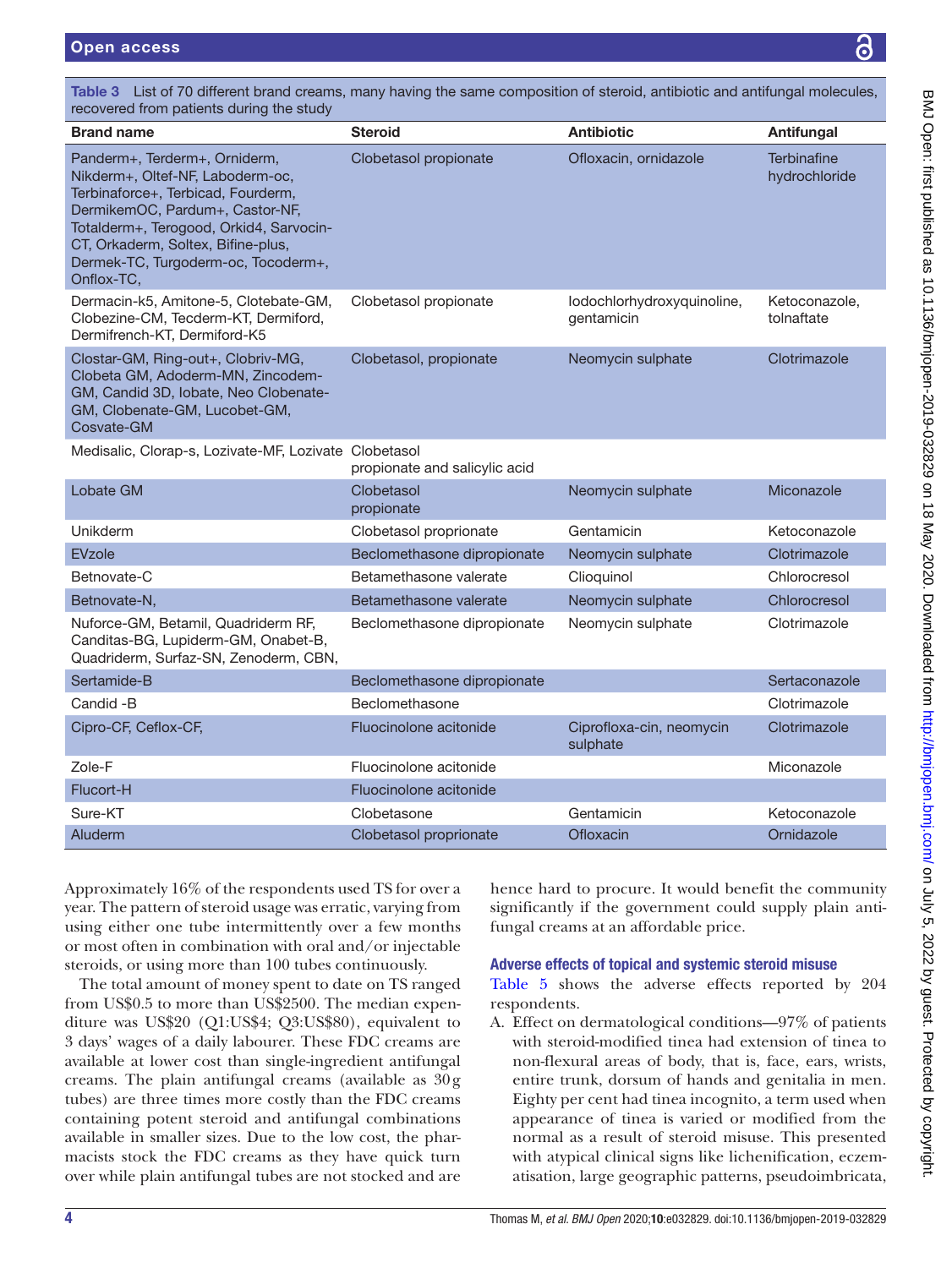<span id="page-4-0"></span>

| Ten most commonly used fixed drug combination creams containing steroid<br>Table 4 |                                                                                               |                  |  |
|------------------------------------------------------------------------------------|-----------------------------------------------------------------------------------------------|------------------|--|
| <b>Brand name</b>                                                                  | <b>Composition</b>                                                                            | Responses, n (%) |  |
| Neoclobenate GM                                                                    | Clobetasol propionate, miconazole, neomycin                                                   | 55(17.7)         |  |
| Castor NF                                                                          | Clobetasol propionate, ofloxacin, ornidazole, terbinafine hydrochloride                       | 43 (13.8)        |  |
| Quadriderm                                                                         | Beclomethasone dipropionate, clotrimazole, neomycin                                           | 32(10.3)         |  |
| Betnovate-N                                                                        | Betamethasone valerate, neomycin                                                              | 30(9.7)          |  |
| Dermiford                                                                          | Ketoconazole, iodoxychlorhydroquinoline, tolnaftate, genatamicin and<br>clobetasol propionate | 30(9.7)          |  |
| Betnovate-C                                                                        | Betamethasone valerate, clioquinol                                                            | 26(8.4)          |  |
| Dermikem OC                                                                        | Clobetasol propionate, ofloxacin, ornidazole, terbinafine hydrochloride                       | 25(8.0)          |  |
| Lobate GM                                                                          | Clobetasol propionate, miconazole nitrate, neomycin sulphate                                  | 25(8.0)          |  |
| <b>CBN</b>                                                                         | Beclomethasone dipropionate, clotrimazole, neomycin sulphate, chlorocresol                    | 25(8.0)          |  |
| Terbinaforce plus                                                                  | Clobetasol propionate, ofloxacin, ornidazole, terbinafine hydrochloride                       | 20(6.4)          |  |

arciform, pustular and polycyclic lesions as well as lesions mimicking other diseases like psoriasis, pityriasis rosea, lichen planus and seborrheic dermatitis. Three per cent of tinea infection had localised exacerbation with pustulations. Fifty-eight per cent of patients with acne developed features of either steroid rosacea, pustular or nodulocystic acne. Ninety-five per cent of patients with scabies had generalised papules instead of the characteristic areas making it difficult to recognise (scabies incognito).

B. Other effects

<span id="page-4-1"></span>

| Adverse effects reported by participants<br>Table 5 |           |                          |                      |  |
|-----------------------------------------------------|-----------|--------------------------|----------------------|--|
|                                                     | Frequency | Per cent of<br>responses | Per cent<br>of cases |  |
| Tinea extension                                     | 145       | 60.17                    | 71.08                |  |
| Tinea exacerbation                                  | 5         | 2.07                     | 2.45                 |  |
| Scabies extension                                   | 20        | 8.30                     | 9.8                  |  |
| Scabies exacerbation                                | 1         | 0.41                     | 0.49                 |  |
| Acne extension                                      | 11        | 4.56                     | 5.39                 |  |
| Acne exacerbation                                   | 9         | 3.73                     | 4.41                 |  |
| Cushingoid*                                         | 11        | 4.56                     | 5.39                 |  |
| Hypertension*                                       | 8         | 3.32                     | 3.92                 |  |
| Striae*                                             | 6         | 2.49                     | 2.94                 |  |
| Weight gain*                                        | 6         | 2.49                     | 2.94                 |  |
| Diabetes*                                           | 5         | 2.07                     | 2.45                 |  |
| Other exacerbation +                                | 5         | 2.07                     | 2.45                 |  |
| Other complications $‡$                             | 9         | 3.73                     | 4.41                 |  |

Multiple responses were allowed in this question. Percentages were based on total number of responses. Total number of responses=241. Total number of cases=204.

\*Patients used systemic steroids in addition to topical steroids. †These include lichenification in tinea and chronicity in herpes genitalis

‡These include local cellulitis, topical steroid damaged face (TSDF), telangiectasia, peri oral dermatitis and scabietic nodules

- 1. Striae—six patients (2.5%) had striae and these were very extensive over the groins, inner thighs, lateral sides of abdomen and axillae. Three of these patients concomitantly used oral and/or injectable steroids.
- 2. Cushingoid facies—11 patients (4.6%) showed Cushingoid features mainly characterised by facial puffiness. Seven of them concomitantly used oral and/or injectable steroids.
- 3. Hypertension—eight respondents (3.3%) had new-onset hypertension. Three of these patients concomitantly used oral and/or injectable steroids.
- 4. Diabetes—five individuals (2.1%) had new-onset diabetes. Four of them concomitantly used oral and/or injectable steroids.

## Patients' perception of the disease

The majority (57.8%) considered their itchy skin condition or eruptions to be an allergic response to some food or drink which heats up the body ([figure](#page-4-2) 2). About 9% thought it was infective and approximately 6% related



<span id="page-4-2"></span>Figure 2 Patients' perception of causes of their skin conditions. Total number of cases: 211.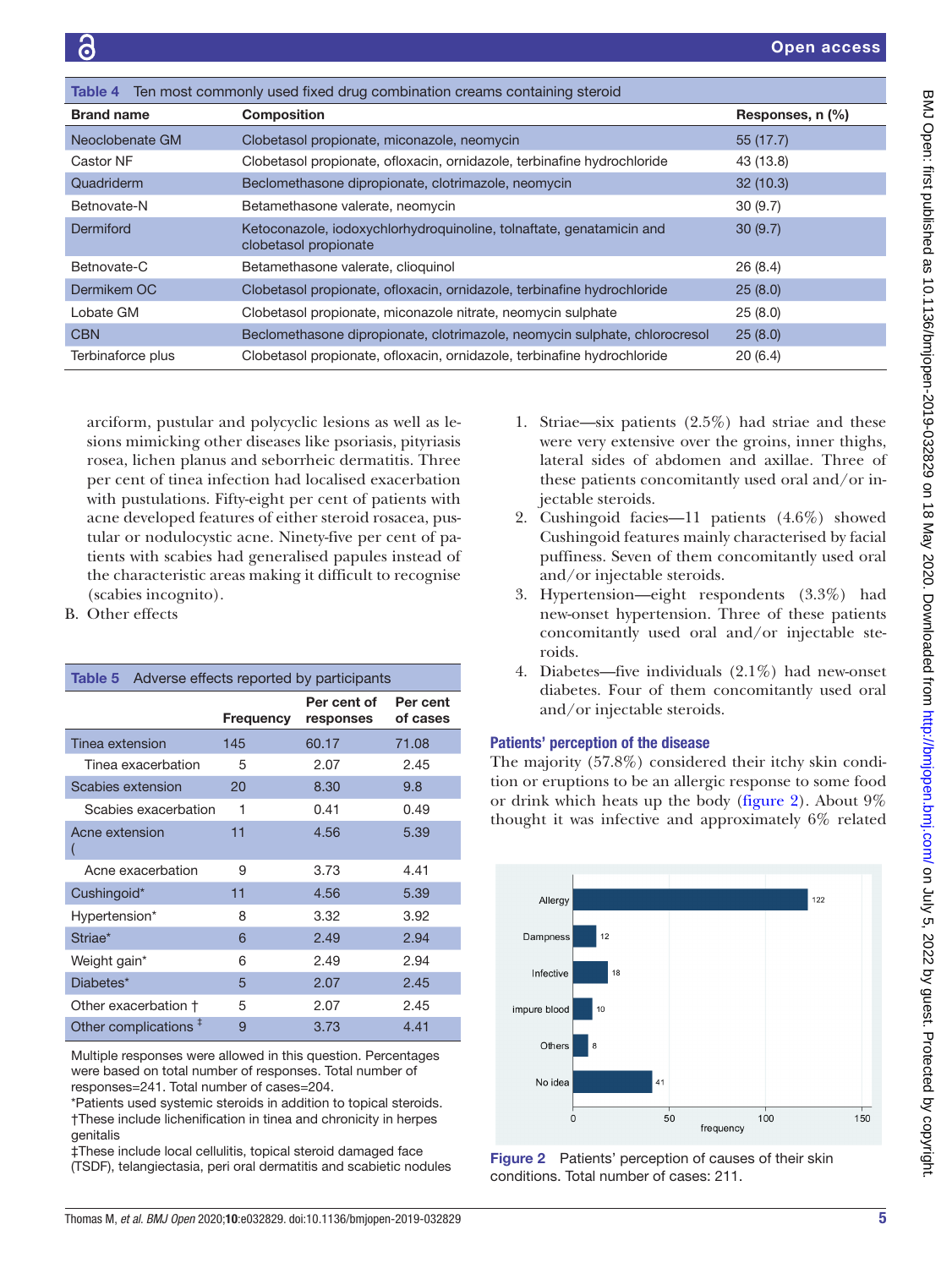to dampness. Nineteen per cent did not know the cause. Five per cent believed that their skin condition was due to impure blood. Some resorted to tonics such as 'Koon safi' (blood purifier) and even 'blood purification'. One respondent regularly withdrew a small quantity of his blood, mixed it with triamcinolone and injected the mixture back into his body. Other explanations (3.8%) for their skin conditions were bowel irregularities, heredity, unclean water and a few even considered it to be due to evil spirits.

### **DISCUSSION**

Our study found that nearly one-third of new dermatology outpatients had misused TS and clobetasol propionate was the most common steroid misused. Tinea incognito and extension of lesions were seen in majority of patients with dermatophytosis. Most of the TS misusers in our study did not know the real cause of their skin disease. Nearly 80% of the patients received their TS from pharmacists or local healers.

This study demonstrates that TS misuse is a significant public health issue in rural India, with 3 out of 10 new dermatology outpatients using TS inappropriately. This result is much higher than those found in urban studies in India where prevalence of misuse was  $11.8\%$  $11.8\%$  $11.8\%$  in Delhi<sup>8</sup> and  $15\%$  in a Pan Indian urban study. $^4$  $^4$  Our study demonstrated a male preponderance in contrast to the Pan Indian study which showed a female preponderance.<sup>[4](#page-6-5)</sup> This is likely because the study was restricted to facial steroid usage. The average age of usage in our study was 32 years, which was similar to findings from the studies in urban areas of India. $48$ 

Tinea was by far the most common indication for steroid misuse in our study followed by acne and scabies. This concurs with some recent studies<sup>78</sup> but other studies in India showed the greatest TS use for acne<sup>[9](#page-6-8)</sup> and skin lightening[.12](#page-7-2) In another study by Saraswat *et al*, TS were most commonly used for both skin lightening and acne.<sup>[4](#page-6-5)</sup> This difference in usage patterns could be due to infections like tinea being more prevalent in rural areas and skin colour being of more concern in urban areas.<sup>15</sup> This disparity could also be due to the recent spurt in dermatophytosis in India as a whole with its burden being felt in rural India as well. $16$  The florid signs and symptoms caused by *Trichophyton mentagrophyes*, an inflammatory zoophilic species, which has emerged as a major causative organism for this epidemic, could be a reason for the rural poor to seek quick relief with cheap and easily accessible options like FDC-containing TS.[17](#page-7-5)

For healthcare providers, TS abuse can make tinea difficult to distinguish from other common diseases like eczema, contact dermatitis and psoriasis and therefore increases misdiagnosis, mistreatment and even increased morbidity.<sup>2</sup> Tinea incognito and extension of lesions were seen in majority of patients with dermatophytosis because steroids tend to alter the characteristic 'ring or annular' lesion. $2^{10}$  These cases can range from vague erythematous

plaques to lesions with oozing, prominent scaling, pustulation to large geographic lesions mimicking diseases like psoriasis. As seen in our study, it can be difficult for even dermatologists to accurately recognise steroid modified tinea. We also observed an increased occurrence in genital tinea, which was once rare. There is a need to educate the medical professionals about the wide variation in clinical presentation of steroid-modified tinea to enable proper diagnosis.

TS abuse in scabies, second after tinea in our study, can cause scaly and widespread lesions that are unrecognisable as scabies. Scabies incognito or steroid modified scabies can be a serious public health problem since it is very contagious, and diagnostic difficulty can increase the prevalence of scabies. Acne, the third most prevalent reason for steroid misuse, also leads to increased possibilities for TSDF and disfiguring sequelae of acne.

In our study, nearly half of the patients received their TS from pharmacists who had variable training. Likewise, in studies from other parts of the subcontinent, pharmacists were the most common source of inappropriate steroid use. $4^{10}$  18 They often function as doctors, especially where the local health services are underdeveloped or unavailable. Many people also seek treatment from charlatans and Ayurvedic, Yoga and Naturopathy, Unani, Siddha and Homeopathy (AYUSH) practitioners, given the rarity of dermatologists and MBBS trained doctors in rural areas. AYUSH account for 31% of the TS misuse in our study. This is of great concern since it is illegal for a practitioner of complementary medicine to prescribe modern medicines like TS. Nevertheless, salespersons are still able to market TS to AYUSH practitioners.<sup>[10](#page-7-6)</sup> Unfortunately, general physicians and even some dermatologists are also responsible for prescribing TS unnecessarily. This indicates the need for training of medical/ paramedical personnel about the judicious use of topical corticosteroids and their potentially serious side effects. Saraswat's study on facial steroid use found that poor availability of physicians in rural areas was associated with non-physicians being likely to prescribe TS.<sup>4</sup>

Our study found that clobetasol propionate—the most potent TS—was the most common steroid misused. Betamethasone valerate was the most widely misused steroid in urban studies.[4 8 9](#page-6-5) This is consistent with Saraswat *et al* who noted that patients from rural areas tended to use potent TS.<sup>[4](#page-6-5)</sup> Use of injectable steroids in our study was found to be associated with the highest education level (p=0.04). Most of those who used oral and injectable steroids concomitantly with TS had either no education or only primary schooling. This could reflect their unwavering trust in the local healers.

This study also explored patient perception of their skin disease. Eighty-six per cent of respondents either misunderstood or did not know the cause of their skin disease. All pruritic symptoms or eruptions were perceived as allergic responses to hot, spicy food or impure blood. This wrong perception shifts the attention from common hygienic measures necessary to respond to infective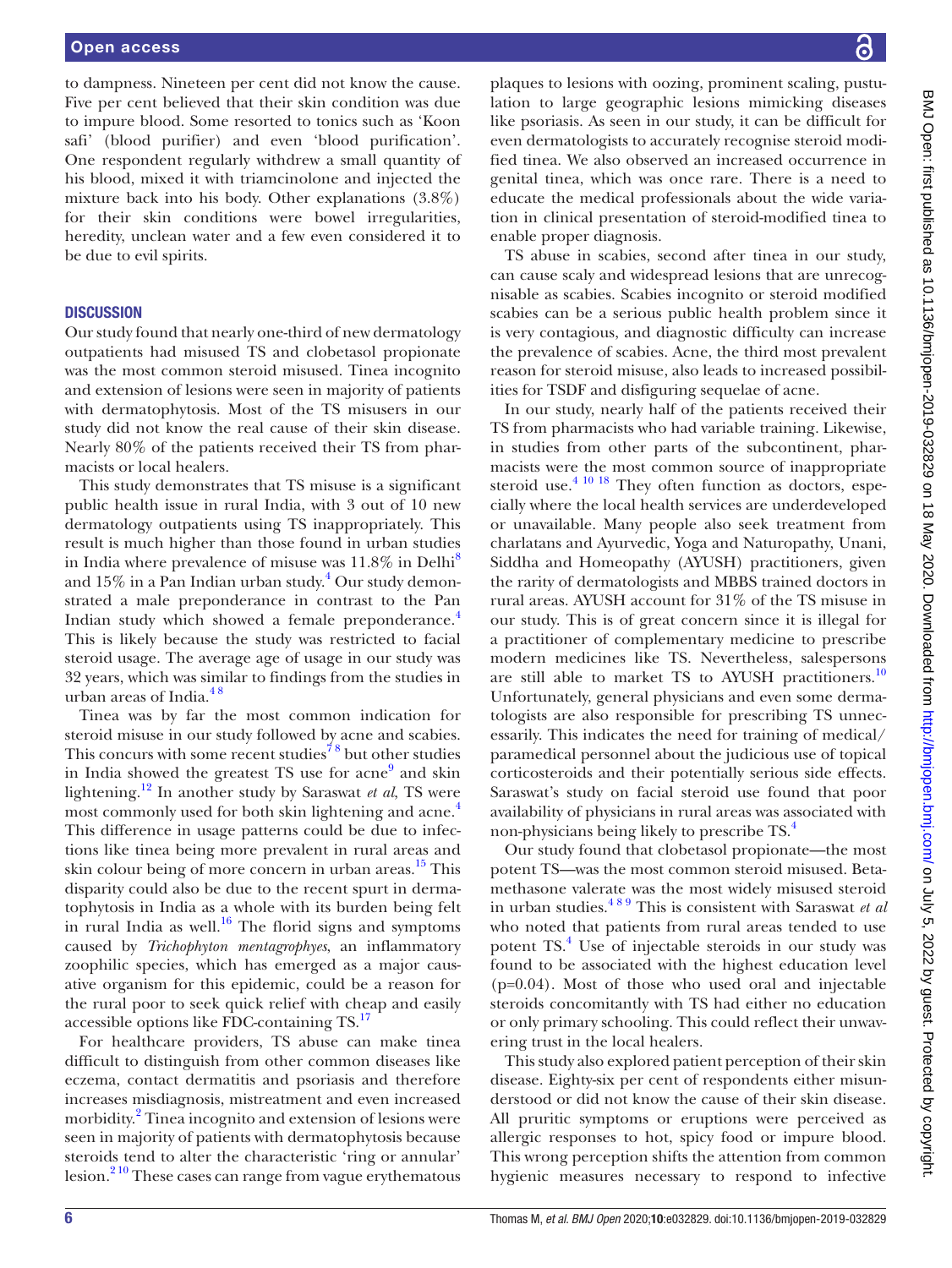conditions like tinea and scabies, to unrelated factors like abstinence from certain food, unwarranted blood investigations and blood purification. An important reason for patients seeking primary recourse from nonmedical personnel could be lack of proper understanding regarding aetiology of their illness and lack of access to quality allopathy.

Our study is consistent with the observations that factors leading to misuse of TS may occur at various stages during its journey from the factory to the skin. $^{20}$  The plethora of TS combinations recovered from the patients clearly indicates the ease of purchase and the unsubstantiated claims of TS combinations promoted by pharmaceutical companies. Despite the serious adverse effects, these drugs are manufactured and sold without appropriate regulatory control in India. Existing regulations pertinent to the prescriptions of these drugs are far from comprehensive. Although steroids have been included under Schedule H drugs, which requires proper prescription, inappropriate FDCs containing potent TS in combinations with antifungals and antibacterials are not on the same list. $^{21}$  Furthermore, the enforcement of the regulation regarding prescriptions of steroids at the ground level is rare.<sup>[2](#page-6-1)</sup> For pharmacists and local healers, FDC creams are prescribed as one-stop answer to all skin conditions, regardless of the aetiology of the disease (whether it is a bacterial or fungal infection or inflammation). Unfortunately, many clinicians and occasionally even dermatologists also promote these multidrug combinations. At the consumer level, we found little awareness about the adverse effects. To address this, stringent regulations on the manufacture, sale and marketing of steroid cocktail creams are urgently required.

#### Limitations

It was difficult for many patients to understand what TS were until they were shown samples. However, flooding of the market with innumerable brands containing TS made it difficult to show a sample of all brands. This could have led to underestimation of the frequency of the malpractice in our study.

Recollection of duration and quantity of use was difficult for patients who have used TS over a long period. This may also have led to under or overestimation of the total expenditure on TS. However, since the majority of participants used TS for less than 6 months, such potential inaccuracies were likely to be minimal.

Generalisability of our study is limited by the sample being restricted to one outpatient department in one location. To capture the true magnitude of the multifaceted problem of TS misuse in rural areas, a multicentric community study across the country is recommended.

#### **CONCLUSIONS**

The epidemic of steroid-modified dermatoses in rural India due to injudicious use of TS is caused by multifaceted factors. Concerted, multipronged actions are needed to address professional and public ignorance, political apathy and profit incentives for drug companies and pharmacists. Continuous education of clinicians and traditional practitioners to recognise the current altered and 'unrecognisable' steroid-modified dermatoses as well as the potentially harmful effects of TS is also required. Furthermore, there is a pressing need to increase the availability of family physicians, or equivalent, in rural areas where people go to whoever is local and affordable. In addition, drug control agencies should ensure strict regulation of TS sale and prohibit manufacturing of steroid cocktails. The Ministry of Health and Welfare could helpfully create awareness through social media and advertisements to warn people about the danger of TS misuse.

Contributors MT: principal investigator, contributed to the study design and methods, interpreted the data and drafted the manuscript. NG: developed concept of research, interpreted the data, reviewed, edited and approved the final manuscript. CW: contributed to the study design and methods, reviewed, edited and approved the final manuscript. PA: conducted statistical analysis, summarised and interpreted findings, reviewed, edited and approved the final manuscript.

Funding The authors have not declared a specific grant for this research from any funding agency in the public, commercial or not-for-profit sectors.

Competing interests None declared.

Patient consent for publication Not required.

Ethics approval Ethics approval was obtained from the Institutional Ethics Committee of the Emmanuel Hospital Association, New Delhi (Protocol No.129).

Provenance and peer review Not commissioned; externally peer reviewed.

Data availability statement Data are available upon reasonable request. Data are available upon reasonable request by emailing to corresponding author (Dr Molly Thomas: vijuandmolly@gmail.com). No additional data are available for this study.

Open access This is an open access article distributed in accordance with the Creative Commons Attribution Non Commercial (CC BY-NC 4.0) license, which permits others to distribute, remix, adapt, build upon this work non-commercially, and license their derivative works on different terms, provided the original work is properly cited, appropriate credit is given, any changes made indicated, and the use is non-commercial. See: [http://creativecommons.org/licenses/by-nc/4.0/.](http://creativecommons.org/licenses/by-nc/4.0/)

#### ORCID iD

Pam Anderson <http://orcid.org/0000-0003-2543-7578>

#### **REFERENCES**

- <span id="page-6-0"></span>1 Coondoo A, Phiske M, Verma S, *et al*. Side-effects of topical steroids: a long overdue revisit. *[Indian Dermatol Online J](http://dx.doi.org/10.4103/2229-5178.142483)* 2014;5:416–25.
- <span id="page-6-1"></span>Verma S, Madhu R. The great Indian epidemic of superficial dermatophytosis: an appraisal. *[Indian J Dermatol](http://dx.doi.org/10.4103/ijd.IJD_206_17)* 2017;62:227–36.
- <span id="page-6-2"></span>Kumar S, Goyal A, Gupta YK. Abuse of topical corticosteroids in India: concerns and the way forward. *[J Pharmacol Pharmacother](http://dx.doi.org/10.4103/0976-500X.179364)* 2016;7:7–15.
- <span id="page-6-5"></span>4 Saraswat A, Lahiri K, Chatterjee M, *et al*. Topical corticosteroid abuse on the face: a prospective, multicenter study of dermatology outpatients. *[Indian J Dermatol Venereol Leprol](http://dx.doi.org/10.4103/0378-6323.77455)* 2011;77:160–6.
- <span id="page-6-4"></span>5 Jha AK, Sinha R, Prasad S. Misuse of topical corticosteroids on the face: a cross-sectional study among dermatology outpatients. *[Indian](http://dx.doi.org/10.4103/2229-5178.185492)  [Dermatol Online J](http://dx.doi.org/10.4103/2229-5178.185492)* 2016;7:259–63.
- <span id="page-6-3"></span>Verma SB. Topical corticosteroid misuse in India is harmful and out of control. *[BMJ](http://dx.doi.org/10.1136/bmj.h6079)* 2015;351:h6079.
- <span id="page-6-6"></span>7 Meena S, Gupta LK, Khare AK, *et al*. Topical corticosteroids abuse: a clinical study of cutaneous adverse effects. *[Indian J Dermatol](http://dx.doi.org/10.4103/ijd.IJD_110_17)* 2017;62:675.
- <span id="page-6-7"></span>8 Mahar S, Mahajan K, Agarwal S, *et al*. Topical corticosteroid misuse: the scenario in patients attending a tertiary care hospital in New Delhi. *[J Clin Diagn Res](http://dx.doi.org/10.7860/JCDR/2016/23419.8986)* 2016;10:FC16–20.
- <span id="page-6-8"></span>9 Nagesh TS, Akhilesh A, Awareness TS. Topical steroid awareness and abuse: a prospective study among dermatology outpatients. *[Indian J Dermatol](http://dx.doi.org/10.4103/0019-5154.193666)* 2016;61:618–21.